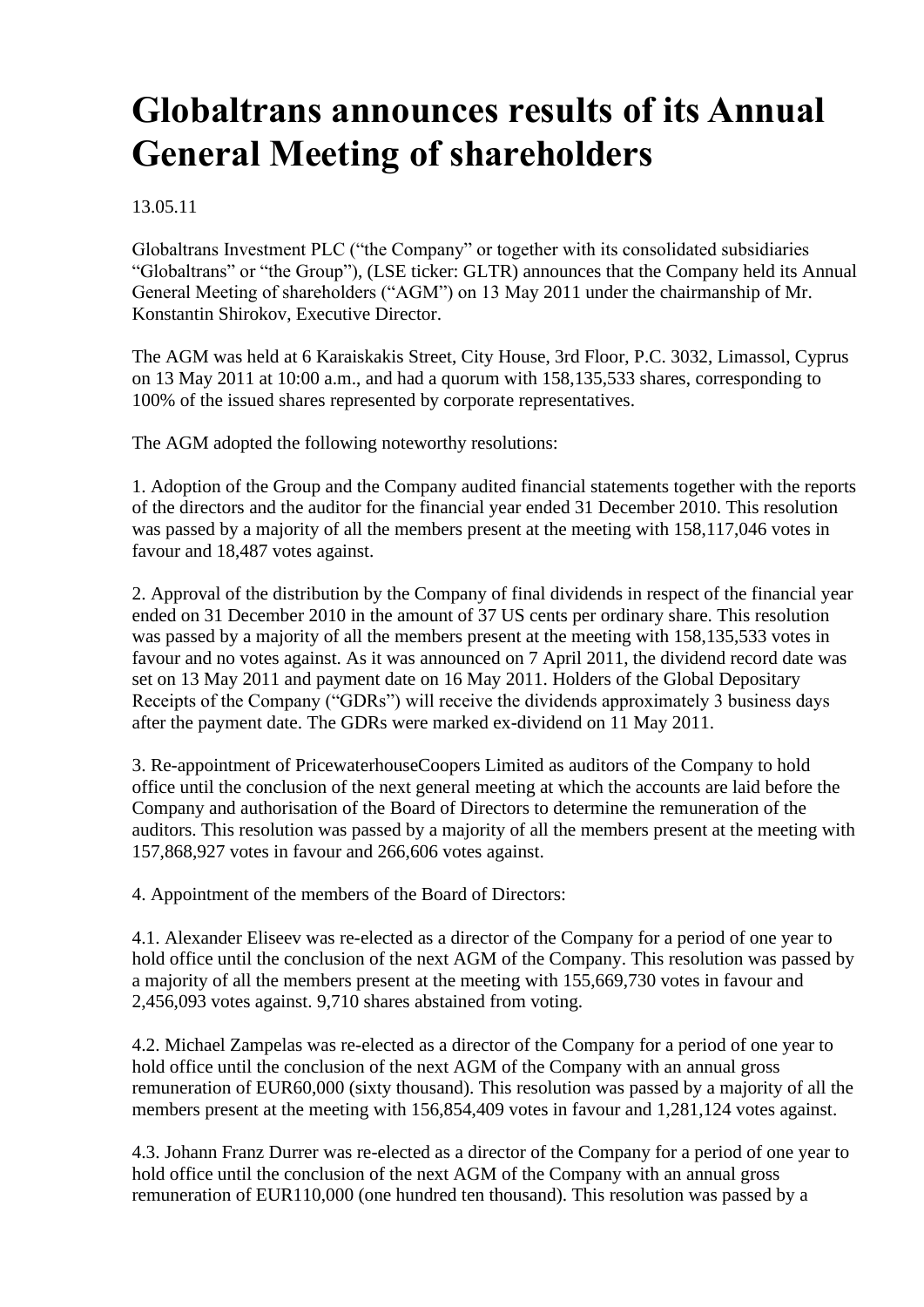majority of all the members present at the meeting with 158,113,544 votes in favour and no votes against. 21,989 shares abstained from voting.

4.4. Sergey Maltsev was re-elected as a director of the Company for a period of one year to hold office until the conclusion of the next AGM of the Company. This resolution was passed by a majority of all the members present at the meeting with 156,970,526 votes in favour and 1,162,690 votes against. 2,317 shares abstained from voting.

4.5. Mikhail Loganov was re-elected as a director of the Company for a period of one year to hold office until the conclusion of the next AGM of the Company with an annual gross remuneration of EUR120,000 (one hundred twenty thousand). This resolution was passed by a majority of all the members present at the meeting with 156,972,843 votes in favour and 1,162,690 votes against.

4.6. Elia Nicolaou was re-elected as a director of the Company for a period of one year to hold office until the conclusion of the next AGM of the Company with an annual gross remuneration of EUR1,500 (one thousand five hundred). This resolution was passed by a majority of all the members present at the meeting with 155,679,440 votes in favour and 2,456,093 votes against.

4.7. Konstantin Shirokov was re-elected as a director of the Company for a period of one year to hold office until the conclusion of the next AGM of the Company. This resolution was passed by a majority of all the members present at the meeting with 156,991,330 votes in favour and 1,144,203 votes against.

# RELATED MATERIALS

The Minutes of the AGM are available at the registered office of the Company at Omirou 20, Agios Nikolaos, CY-3095 Limassol, Cyprus.

The Group and the Company audited financial statements, together with the reports of the directors and the auditor for the financial year ended 31 December 2010, are available as the appendices to the Globaltrans' Annual Report and Accounts for 2010 at (i) the registered office of the Company at Omirou 20, Agios Nikolaos, CY-3095 Limassol, Cyprus; (ii) the Globaltrans' corporate website [\(www.globaltrans.com\)](file:///C:/Documents%20and%20Settings/Kutishchev/Ð Ð°Ð±Ð¾ÑÐ¸Ð¹%20ÑÑÐ¾Ð»/www.globaltrans.com) and (iii) the National Storage Mechanism of the UK Listing Authority, located at [www.hemscott.com/nsm.do.](file:///C:/Documents%20and%20Settings/Kutishchev/Ð Ð°Ð±Ð¾ÑÐ¸Ð¹%20ÑÑÐ¾Ð»/www.hemscott.com/nsm.do)

#### ENQUIRIES

#### **Globaltrans Investor Relations**

Priit Pedaja

Mikhail Perestyuk

 $+357$  25 503 153

Email: [irteam\(at\)globaltrans.com](mailto:irteam@globaltrans.com)